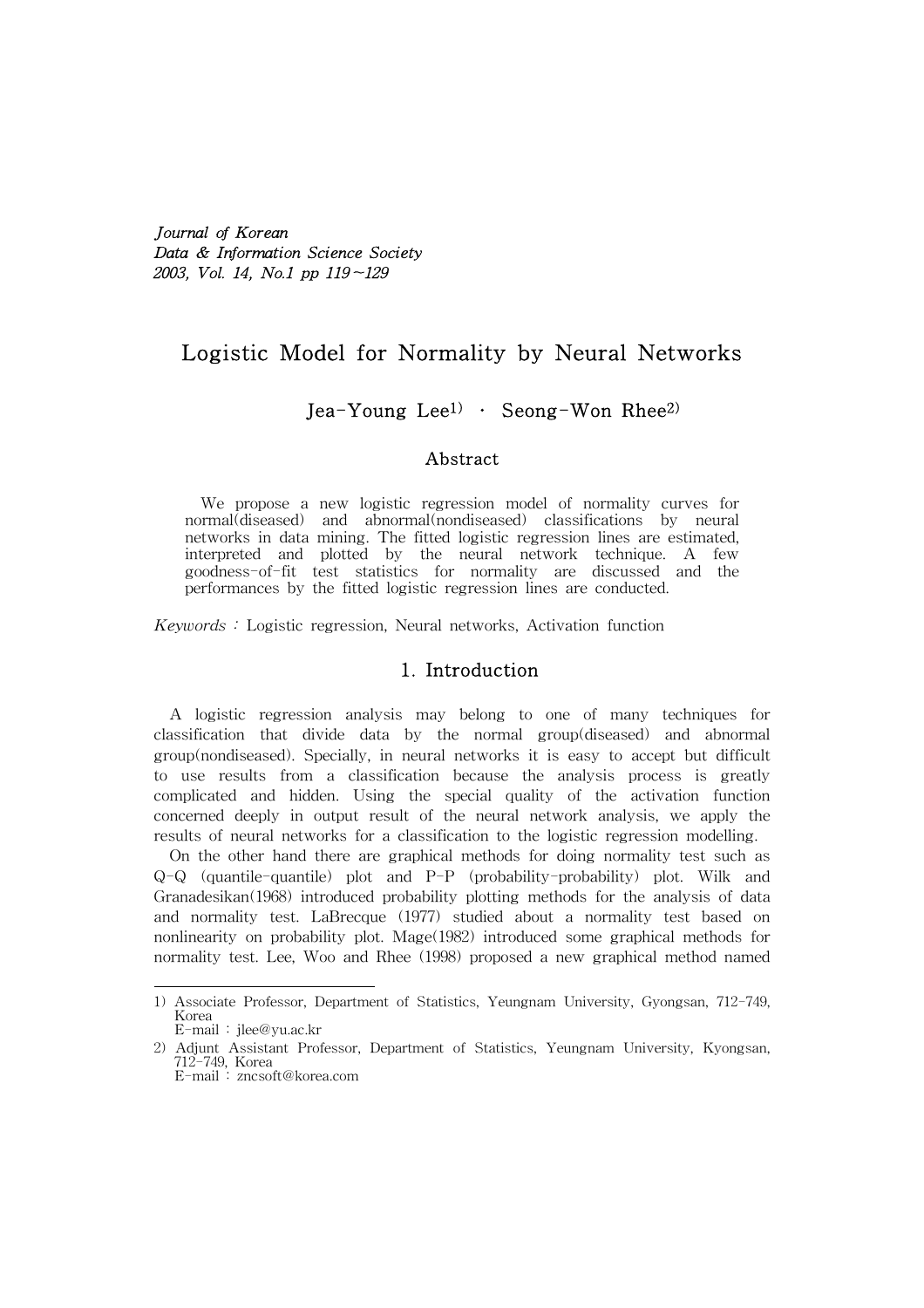a transformed quantile-quantile plot to test for normality. However it is less formal and the use of it alone could lead to spurious conclusion. To solve this kind of problem, Lee and Rhee(1999) proposed the goodness-of-fit test for normality through ROC analysis. They obtained the estimated sample variances,  $S_{QQ}^2$  and  $S_{PP}^2$  from residuals of the transformed Q-Q and the transformed P-P plots respectively. Also the comparisons with Shapiro and Wilk's(1965) W statistic, were conducted by Monte Carlo simulations. This paper is organized as follows. Section 2 describes a method of neural networks for a classification in data mining and suggests a new logistic model of normal(diseased) and abnormal(nondiseased) classifications by neural networks. Section 3 considers a simulation studies and the performance by fitted logistic regression model. The final section is devoted to summary and recommendations.

#### 2. Logistic Regression Model by Neural Networks

We consider only the classification problem about two classes such as the normal group  $C_N$  and the abnormal group  $C_A$ . Let the training data set be defined by

$$
T = \{ (\mathbf{x}(n), d(n)) \mid n = 1, 2, \cdots, N \}
$$
 (2.1)

where  $\mathbf{x}(n)$  is a m-dimensional input vector for item n and N is the total number of cases or items used in this analysis. And  $d(n)$  is a desired response or target output for item  $n$  such as

$$
d(n) = \begin{cases} 1, & \mathbf{x} \ (n) \in C_A \\ 0, & \mathbf{x} \ (n) \in C_N \end{cases} \tag{2.2}
$$

In neural networks, the output of each node is made by the activation function. Specially, the model of each neuron in multilayer perceptron has a nonlinear and smooth activation function. A commonly used form of nonlinearity is a sigmoidal nonlinear function(Haykin,1999) which is defined by the logistic function such as

$$
\varphi(v) = \frac{1}{1 + e^{-av}} \tag{2.3}
$$

where  $\alpha$  is the slope parameter of the sigmoid function. In figure 1, by varying the parameter  $a$ , sigmoid functions of different slopes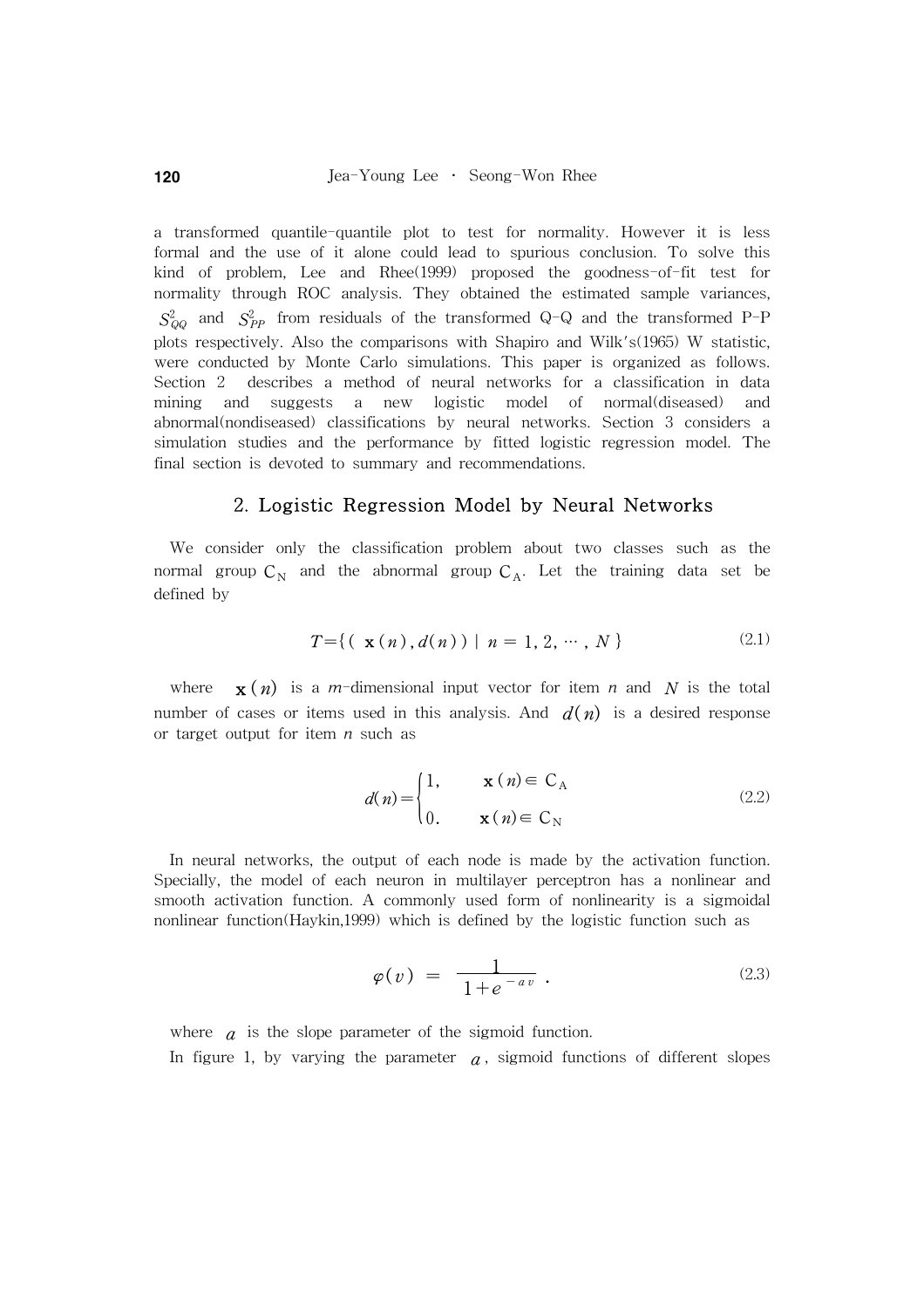are illustrated. The results of the activation function from the output layer with a single node of a multilayer perceptron with the error back-propagation algorithm is often called by scores and denoted by  $o(n)$ ,  $(\in [0 \ 1])$   $n = 1, 2, \dots, N$ . These scores are characterized by



Figure 1. Sigmoid activation function (Haykin,1999)

$$
d(\overline{n}) = \begin{cases} 1, & o(n) \ge c \\ 0, & o(n) \le c \end{cases}
$$
 (2.4)

where  $\widehat{d(n)}$  is the result of classification for item *n* and *c* is a constant. In the multilayer perceptron with the activation function which is equation (2.3), the range of  $o(n)$  is [0, 1] and the constant  $c = 0.5$ . Then the classification rules are defined by:

① If a score  $o(n)$  is great than or equal to 0.5, then the item n is classed to the abnormal class  $C_A$ .

 $\textcircled{2}$  If a score  $o(n)$  is less than 0.5, then the item *n* is classed to the normal class  $C_{N}$ .

The scores have been used to classify by the classification rules( $\mathbb D$  and  $\mathbb Z$ ) only. But we want to use these scores for a logistic modelling. Because these scores came from the activation function described in (2.3) of the multilayer perceptron. In statistical viewpoint, a final output  $\widehat{d(n)}$  is the estimation of the desired response  $d(n)$ . That is, the event such as  $d(n) = 1$  is equivalent to  $o(n) \geq c$ . So, the probability form is formulated by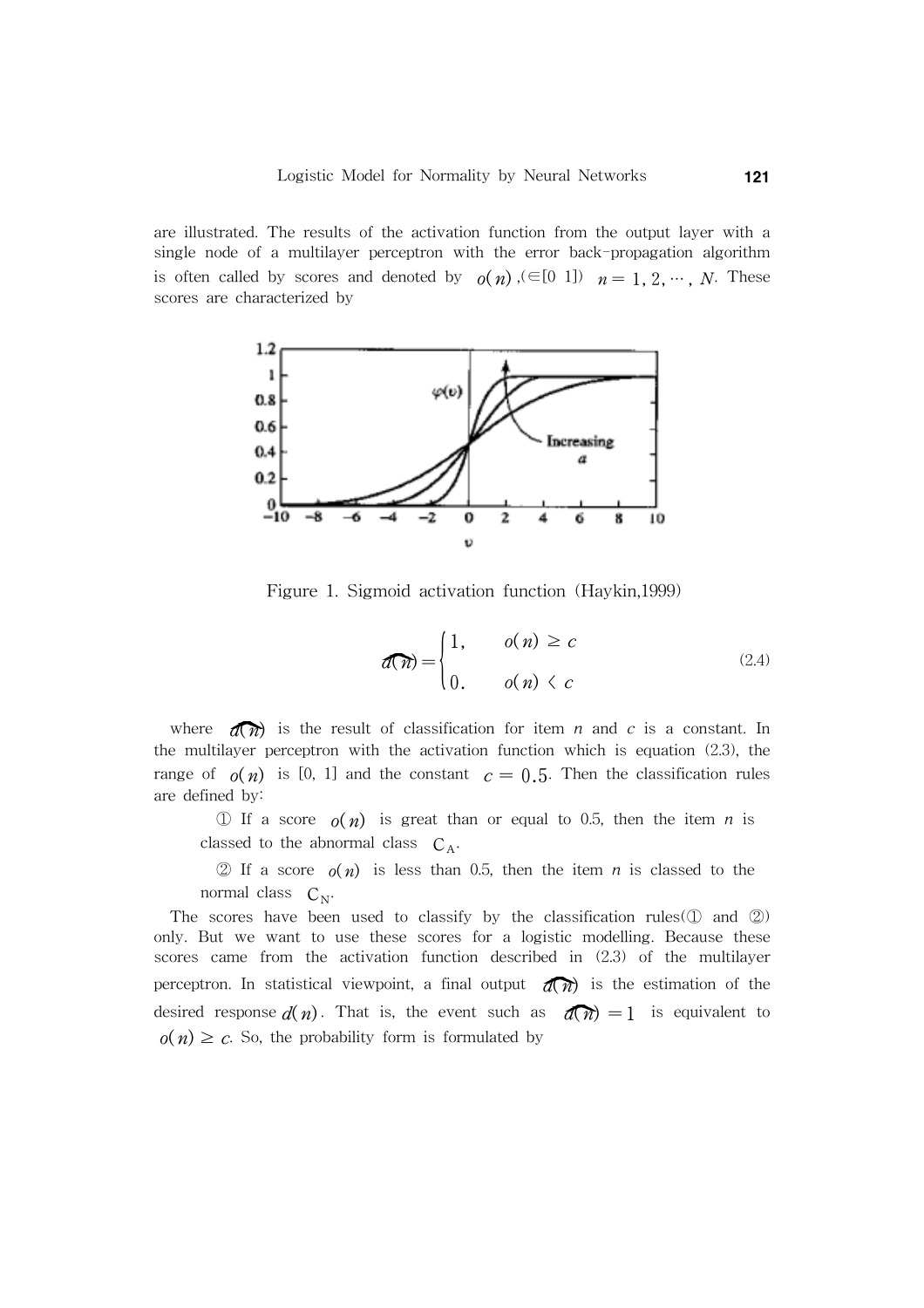122 **Jea-Young Lee** • Seong-Won Rhee

$$
\Pr[\mathbf{d}(\mathbf{n}) = 1] = \Pr[\mathbf{o}(n) \ge c],\tag{2.5}
$$

and

$$
\Pr[\mathbf{d}(\mathbf{M}) = 0] = \Pr[\mathbf{o}(\mathbf{n}) \langle \mathbf{c}]. \tag{2.6}
$$

Then we define a new logistic regression model by neural networks, from equation (2.3),

$$
\log\left(\frac{\Pr[d(n)=1]}{1-\Pr[d(n)=1]}\right) = \alpha + \beta o(n),\qquad (2.7)
$$

or

$$
\Pr[\ d(n) = 1] = \frac{\exp(\alpha + \beta o(n))}{1 + \exp(\alpha + \beta o(n))} \ . \tag{2.8}
$$

We apply test statistics W,  $S_{QQ}^2$ , and  $S_{PP}^2$  samples to estimate logistic regression model in the next section.

## 3. Estimations and Simulation Study

The Q-Q (quantile-quantile) plot and P-P (probability- probability) plots are well-known graphical methods for the normality test. But a graphical method for doing normality test tend not to provide the objective decision rule(it is less formal). To solve this kind of problem Lee, Woo and Rhee (1998) introduced a new improved Q-Q plot which is named of transformed quantile-quantile (TQQ) plot. The goodness-of-fit test of normality by ROC curves are discussed by Lee and Rhee(1999).

The main point is, the estimated sample variance,  $S_{QQ}^2$ , from residuals of the TQQ plot.

$$
S_{QQ}^{2} = \frac{1}{n-1} \sum_{i=1}^{n} \left\{ \varPhi^{-1} \left( \frac{i-c}{n-2c+1} \right) - x_{i n} - \left( \varPhi^{-1} \left( \cdot \right) - x \right) \right\}^{2}
$$

$$
= \frac{1}{n-1} L_{n}, \qquad c \in [0, 1), \qquad (3.1)
$$

where  $L_n = \sum_{i=1}^n \left\{ \varphi^{-1} \left( \frac{i-c}{n-2c+1} \right) - x_{in} \right\}^2$  with  $c = 0$  (DeWet and Venter, 1972). and  $\Phi$  is the distribution for the standard normal distribution. The estimated sample variance,  $S_{PP}^2$ , from residuals of the transformed probability-probability(TPP) plot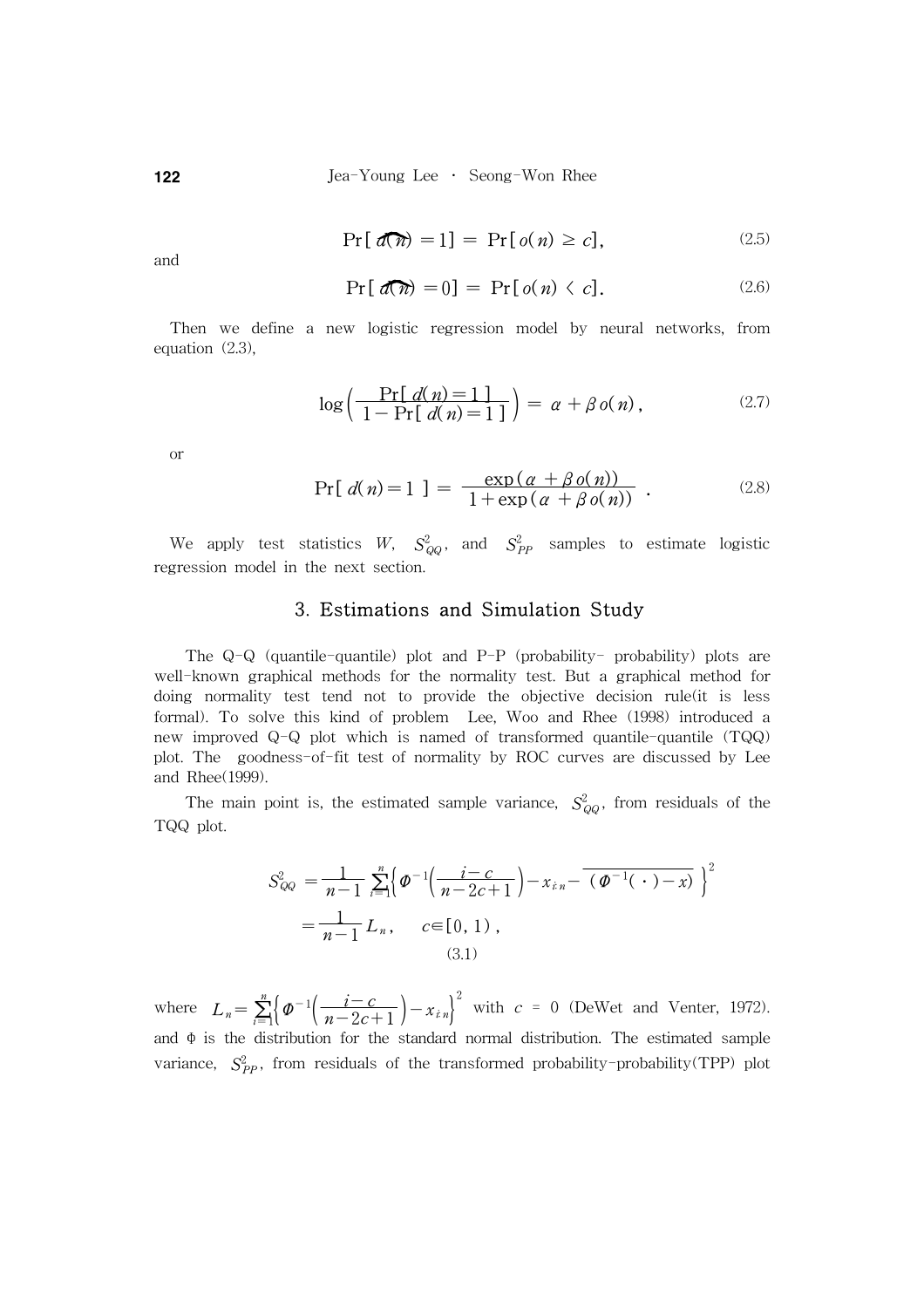is obtained by

$$
S_{PP}^{2} = \frac{1}{n-1} \sum_{i=1}^{n} \left\{ \left( \frac{i}{n} - \frac{n+1}{n} \times \phi(x_{i,n}) \right) - \frac{1}{n} \sum_{j=1}^{n} \left( \frac{i}{n} - \frac{n+1}{n} \times \phi(x_{j,n}) \right) \right\}^{2}.
$$
 (3.2)

We will use these three test statistics W,  $S_{QQ}^2$ , and  $S_{PP}^2$  for the goodness-of-fit test of normality by a logistic regression model (2.7).

To estimate the logistic regression model from three normality statistics  $W$ ,  $S_{QQ}^2$ , and  $S_{PP}^2$ , a simulation study is conducted for each sample size; n=10, 20, 30, 40, 50, and 100. We consider alternative, exponential distribution (skewed distribution). We generate 2000 random  $W$ ,  $S_{QQ}^2$ , and  $S_{PP}^2$  samples for each sample size;  $n=10$ , 20, 30, 40, 50, and 100. Then we obtain fitted logistic models for normality test statistics W,  $S_{QQ}^2$ , and  $S_{PP}^2$  which is summarized in Table 1. Furthermore, we graph fitted logistic regression plots for  $W$ ,  $S^2_{QQ}$ , and  $S^2_{PP}$ samples with sample size;  $n=10$ , 20, 30, 40, 50, and 100.

The procedure is as following :

Step 1. The data are generated for the fitted logistic model.

Step 2. For the data, we obtain the classification results, scores, of neural networks with an activation function in data mining analysis. These scores are probabilities which each case is classified in diseased(normal) or nondiseased (abnormal) groups.

 Step 3. With those scores for the normality test, parameters of the logistic model(2.6) are estimated(in Table 1).

Step 4. Using these estimated logistic models, we compare the performance of normality, based on the statistics  $W$ ,  $S_{QQ}^2$ , and  $S_{PP}^2$ .

Figure 2 explains procedures briefly. Table 1 is summarized the estimated parameters in the logistic regression models by neural networks scores for each test statistics. In this table, we have estimated parameters,  $\hat{\alpha}$  and  $\hat{\beta}$ , for several sample sizes such as size=10, 20, 30, 40, 50 and 100. We evaluate the performance of each test statistic for normality using the estimated slope of logistic regression model,  $\hat{B}$ (Table 1). That is, the larger the absolute value of  $\hat{B}$ , the better performance of corresponding test statistic. For example, in sample size 10, values of  $\hat{\beta}$ s for three test statistics, W,  $S_{QQ}^2$ , and  $S_{PP}^2$ , are -5.0576, -4.9649, and  $-4.7594$  respectively. Differences between  $\hat{\beta}$ s of three statistics are small. The maximum value of these differences is 5.0576-4.7594=0.2982 and the minimum value is 5.0576-4.9649=0.0927. So we may say three normality statistics  $W$ ,  $S_{QQ}^2$ , and  $S_{PP}^2$  are comparative for small sample n=10. But W and  $S_{Q}^2$ statistic is superior to  $S_{PP}^2$  for other large samples.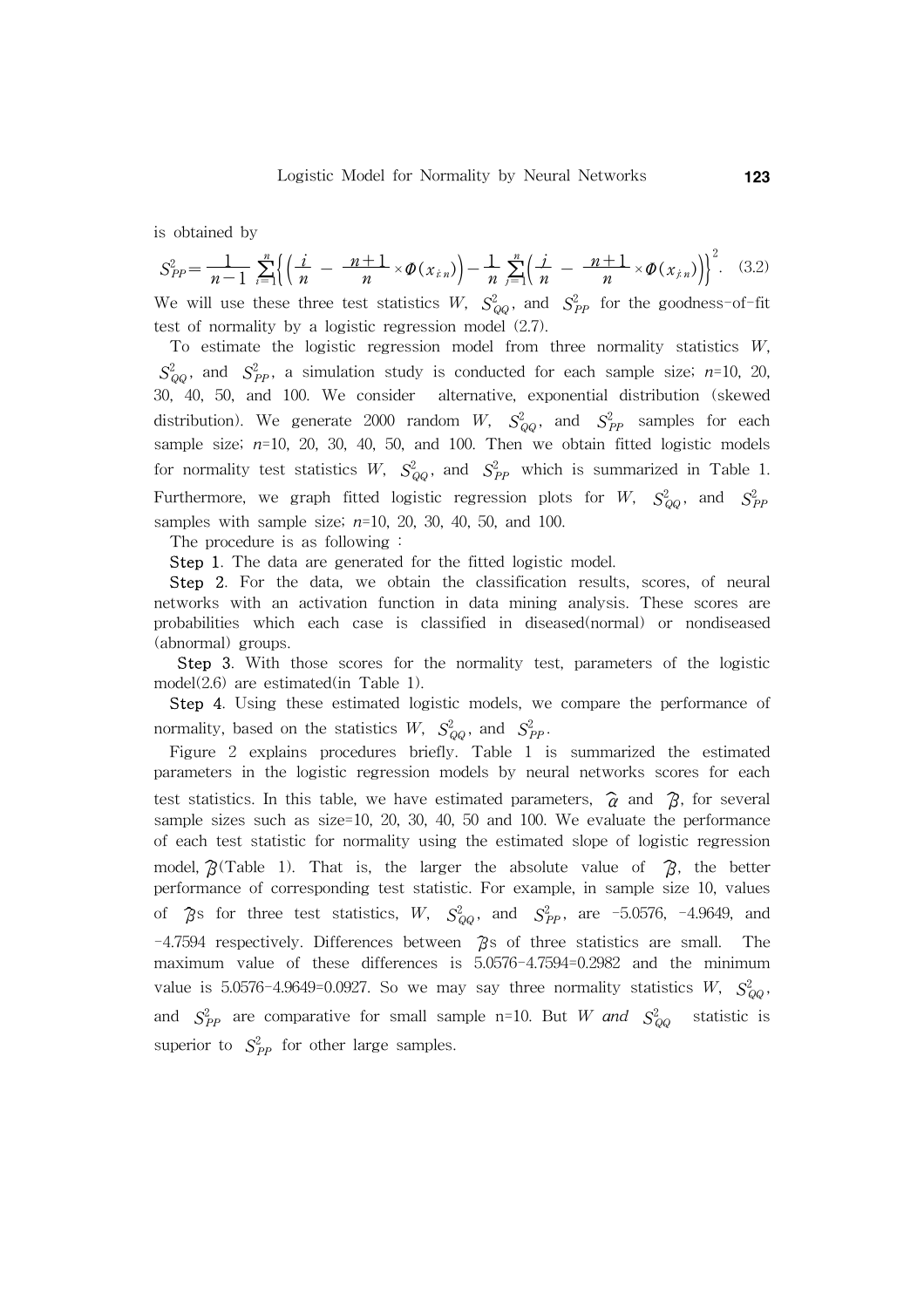

Figure 2. Framework for logistic regression analysis by classification of neural networks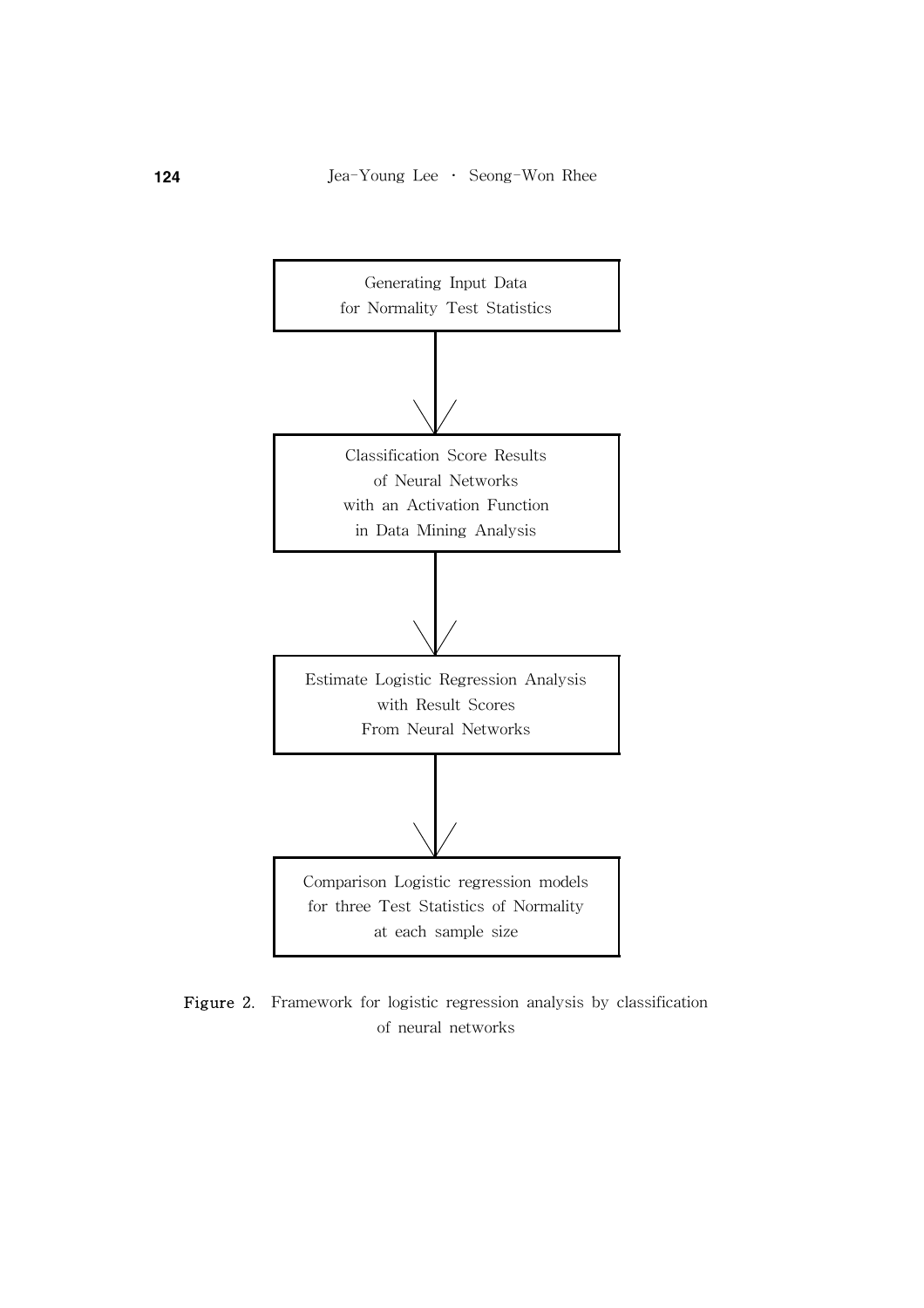| Sample Size | Test Statistic        | $\widehat{\alpha}$ | $\beta$    |
|-------------|-----------------------|--------------------|------------|
| 10          | $\ensuremath{W}$      | 2.4829             | $-5.0576$  |
|             | $S_{\mathit{QQ}}^2$   | 2.4359             | $-4.9649$  |
|             | $S^2_{PP}$            | 2.3464             | $-4.7594$  |
| 20          | $\ensuremath{W}$      | 3.2875             | $-6.7013$  |
|             | $S^2_{\mathcal{Q} Q}$ | 3.0744             | $-6.2887$  |
|             | $S_{PP}^2$            | 2.7721             | $-5.6967$  |
| 30          | $\ensuremath{W}$      | 4.2599             | $-8.5255$  |
|             | $S_{\mathit{QQ}}^2$   | 4.0064             | $-8.0666$  |
|             | $S_{PP}^2$            | 3.3809             | $-6.9486$  |
| 40          | $\ensuremath{W}$      | 4.8725             | $-9.9185$  |
|             | $S^2_{QQ}$            | 4.5012             | $-9.0885$  |
|             | $S_{PP}^2$            | 3.7753             | $-7.7238$  |
| 50          | $\ensuremath{W}$      | 5.6848             | $-11.0909$ |
|             | $S_{\mathit{QQ}}^2$   | 4.9668             | $-9.9926$  |
|             | $S^2_{PP}$            | 4.2125             | $-8.4999$  |
| 100         | $\ensuremath{W}$      | 9.2139             | $-18.4407$ |
|             | $S^2_{QQ}$            | 9.2928             | $-18.4890$ |
|             | $S^2_{PP}$            | 7.2413             | $-14.5073$ |

Table 1 Estimation of parameters in logistic regression model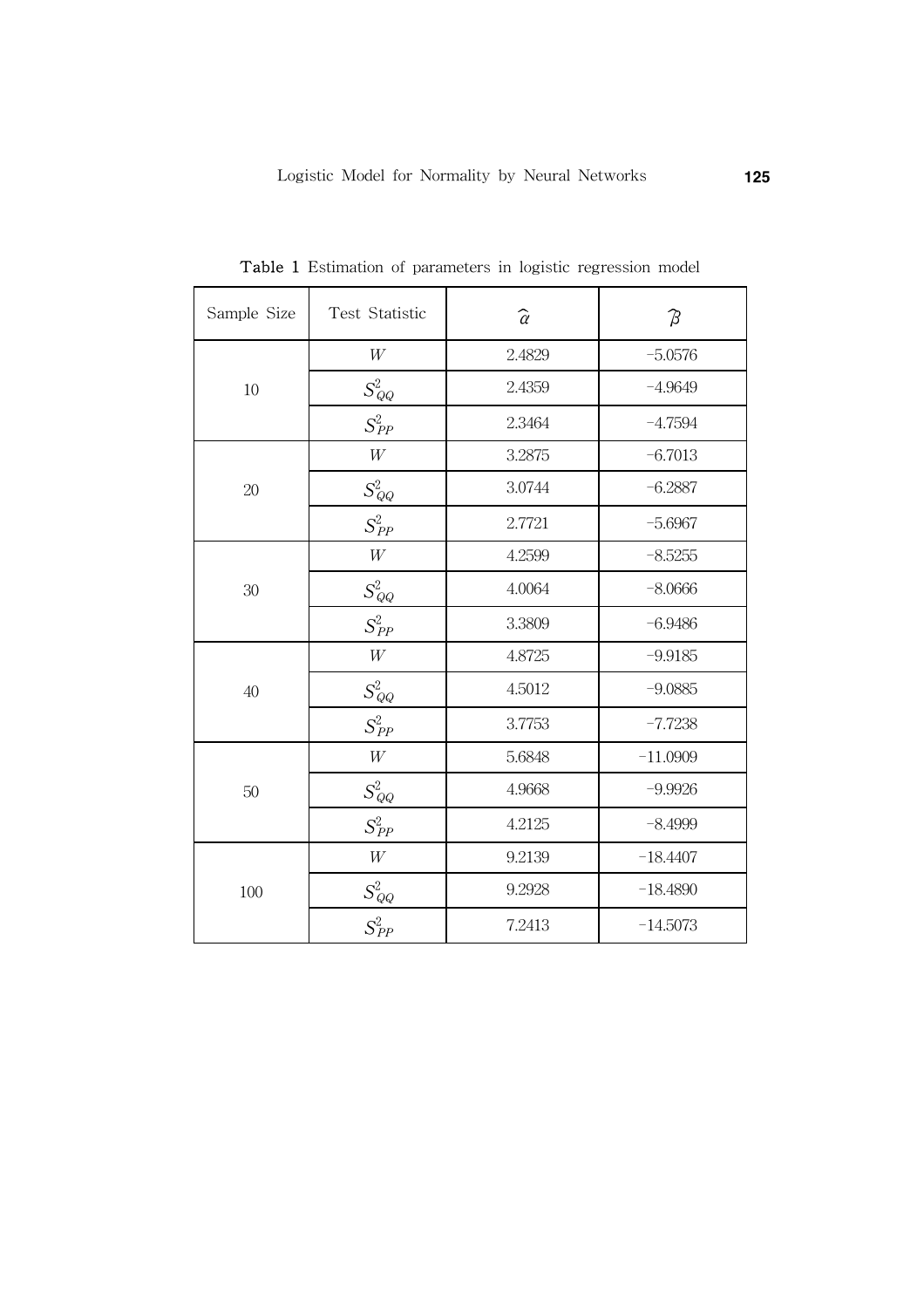

Figure 3 Estimation of logistic model at sample size=10



Figure 4 Estimation of logistic model at sample size=30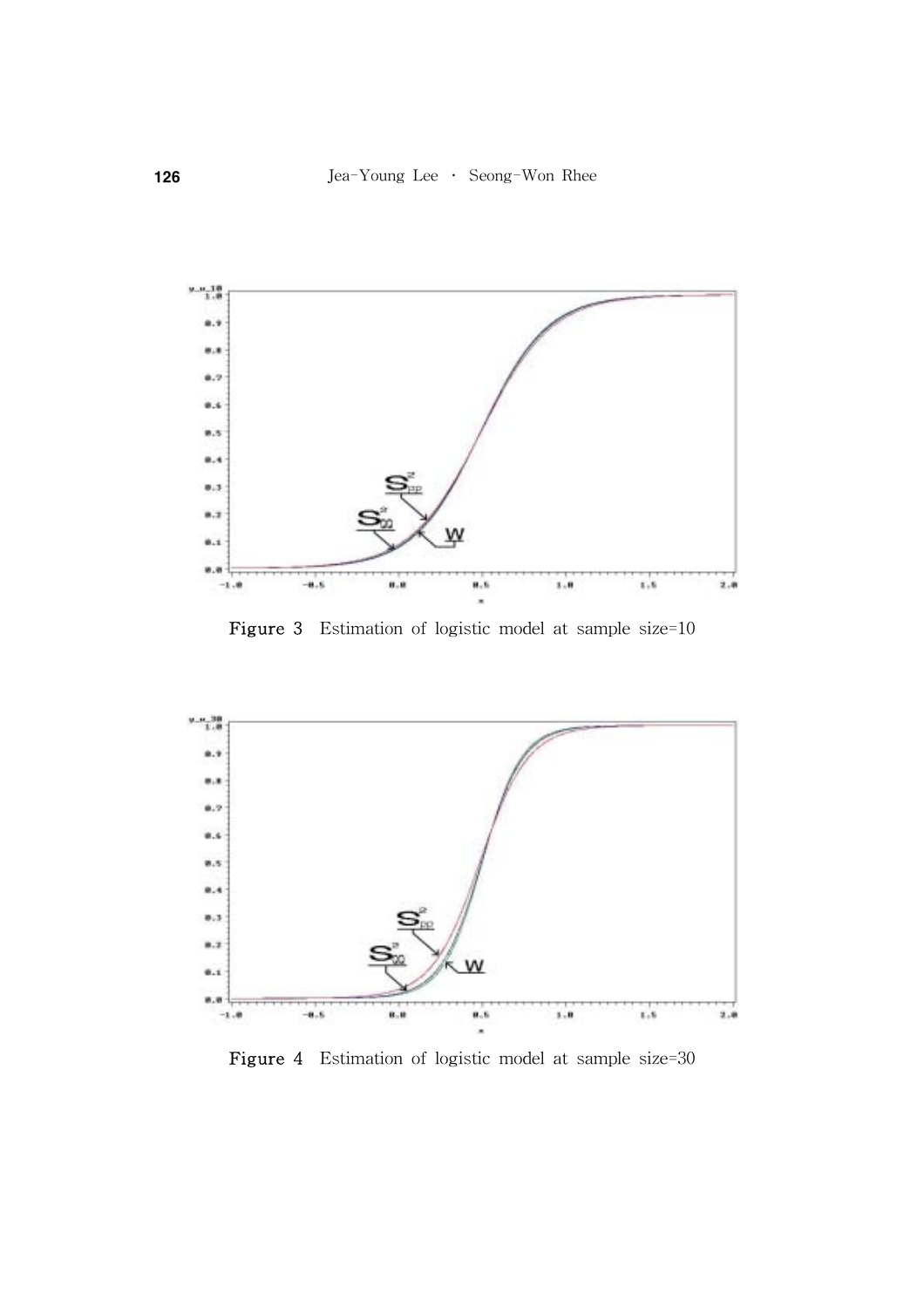Through figures 3 and 4 of logistic regression models from (2.8), we compare the performance of these normality tests. The larger absolute value of  $\mathcal{B}$ , the higher slope. Therefore the larger slope, the better performance. So, the figures of logistic regression models in Figure 3 are difficult to be distinguished the superior test statistic for small sample size 10. By the way, for sample size 30, values of  $\hat{\beta}$ s for W,  $S_{QQ}^2$ , and  $S_{PP}^2$ , are -8.5255, -8.0666, and -6.9486 respectively. The maximum value of differences is 1.5769 between W and  $S_{PP}^2$ , the next grater value is 1.1180 between  $S_{QQ}^2$  and  $S_{PP}^2$ , and the minimum value is 0.4589 between  $W$  and  $S_{QQ}^2$ . So we can distinguish between  $W$ ,  $S_{QQ}^2$  and  $S_{PP}^2$ . But it is still difficult to distinguish between W and  $S_{QQ}^2$  because of the small difference between  $\hat{B}$  values of these two statistics in Figure 4. We conclude that W and  $S_{QQ}^2$  are comparative method for testing normality. Figure 5 shows graphs of logistic regression models for Shapiro-Wilk W statistic in various sample sizes, 10, 20, 30, 40, 50, and 100. According to increment of sample size, the slope of graph become higher. Figure 6 for test statistic  $S_{QQ}^2$  (  $S_{PP}^2$  ) shows the same tendency as Figure 5.



Figure 5 Logistic regression for W at  $n = 10$ , 20, 30, 40, 50 and 100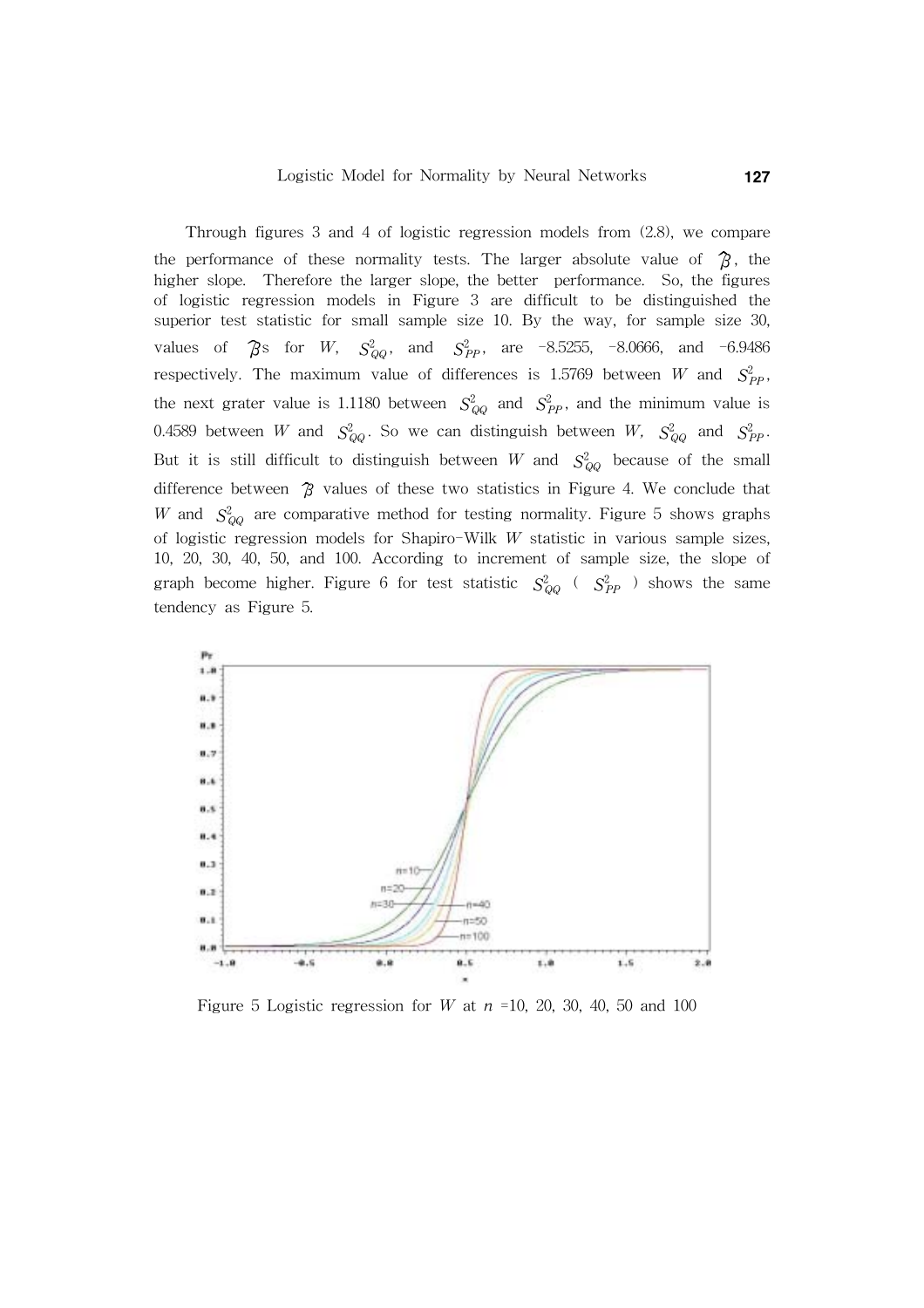

Figure 6 Logistic regression for  $S_{QQ}^2$  at  $n = 10, 20, 30, 40, 50$  and 100

## 4. Conclusions

 The logistic regression model for normal and abnormal classifications is proposed by neural networks in data mining. By calculating sample variances of two normality graphical techniques(p-p and q-q plots), we tried goodness-of-fit comparison with numerical technique( Shapiro-Wilk statistic). Of course, it was possible by getting fitted logistic regression model, The results in Table 1, indicate that three normality statistics  $W$ ,  $S_{QQ}^2$ , and  $S_{PP}^2$  are comparative for small sample n=10, but W and  $S_{QQ}^2$  statistics are superior to  $S_{PP}^2$  for other large samples. Through the Figures, we have similar results and conclusions.

## 5. References

- 1. Haykin, Simon (1999). Neural Network. Prentice Hall, New Jersey.
- 2. LaBrecque, J. (1977). Goodness-of-fit tests based on nonlinearity in probability plots, Technometrics. Vol. 19, 293-306.
- 3. Lee, J.-Y. and Rhee, S.-W. (1999). The Goodness-of-fit tests of normality by ROC curves, J of Information and Optimization Sciences, Vol. 20-3,